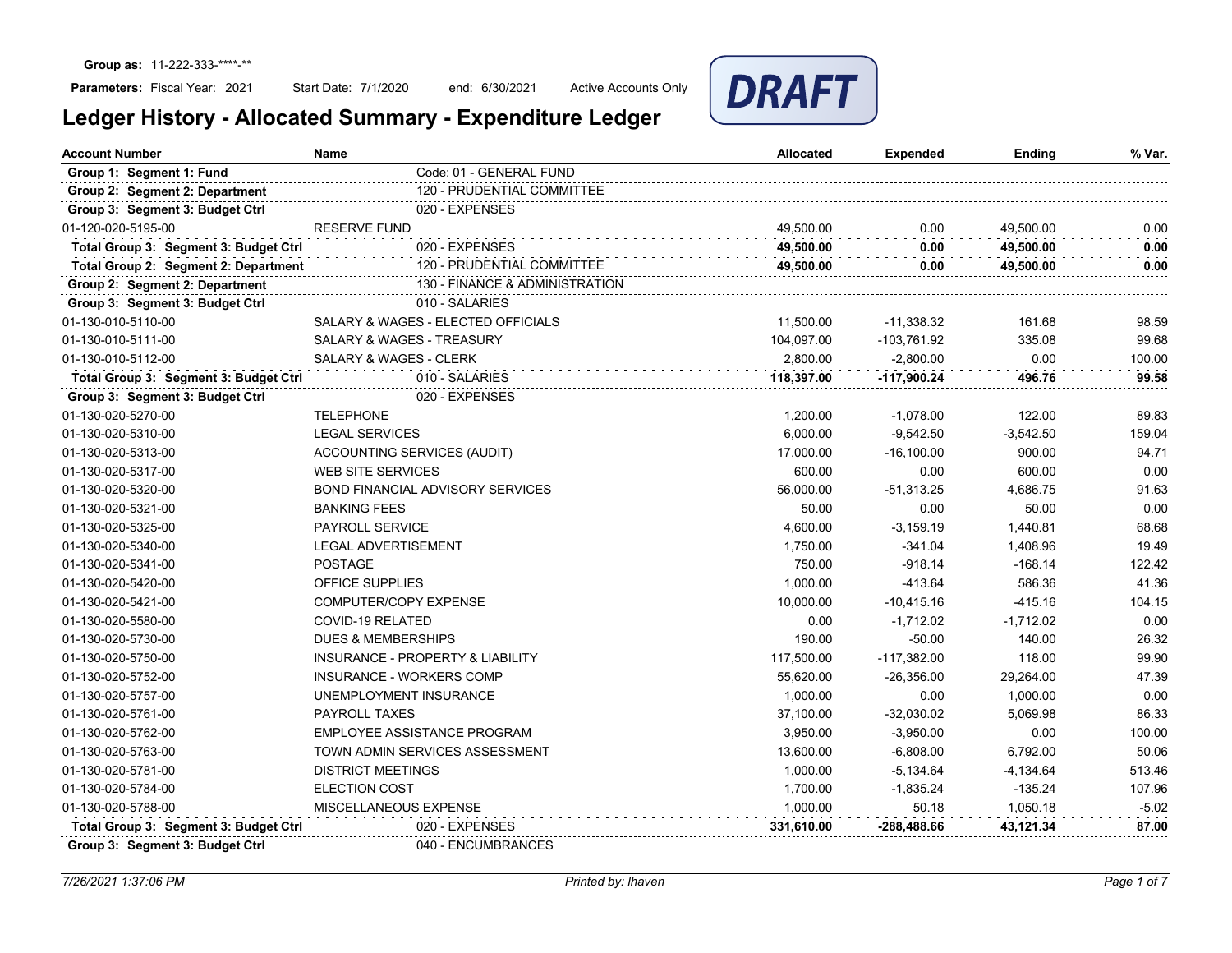Start Date: 7/1/2020 end: 6/30/2021 Active Accounts Only



| <b>Account Number</b>                 | <b>Name</b><br><b>Allocated</b>           |              | <b>Expended</b> | Ending       | % Var. |
|---------------------------------------|-------------------------------------------|--------------|-----------------|--------------|--------|
| 01-130-040-5790-20                    | <b>ENCUMBRANCES - FINANCE</b>             | 3,200.00     | $-3,200.00$     | 0.00         | 100.00 |
| Total Group 3: Segment 3: Budget Ctrl | 040 - ENCUMBRANCES                        | 3,200.00     | $-3,200.00$     | 0.00         | 100.00 |
| Total Group 2: Segment 2: Department  | 130 - FINANCE & ADMINISTRATION            | 453,207.00   | -409,588.90     | 43,618.10    | 90.38  |
| Group 2: Segment 2: Department        | 220 - FIRE                                |              |                 |              |        |
| Group 3: Segment 3: Budget Ctrl       | 010 - SALARIES                            |              |                 |              |        |
| 01-220-010-5113-00                    | <b>SALARY &amp; WAGES - CHIEF</b>         | 139,994.00   | -139,994.14     | $-0.14$      | 100.00 |
| 01-220-010-5115-00                    | SALARY & WAGES - DEPUTY CHIEF             | 115,000.00   | $-115,004.59$   | $-4.59$      | 100.00 |
| 01-220-010-5120-00                    | SALARY & WAGES - PERM FULL TIME           | 953,920.00   | -962,183.32     | $-8,263.32$  | 100.87 |
| 01-220-010-5122-00                    | SALARY & WAGES - ADMIN ASSIST             | 0.00         | 0.00            | 0.00         | 0.00   |
| 01-220-010-5124-00                    | <b>SALARY &amp; WAGES - INCIDENT PERM</b> | 35,000.00    | $-49,056.40$    | $-14,056.40$ | 140.16 |
| 01-220-010-5125-00                    | SALARY & WAGES - TRAINING FT              | 75,000.00    | $-32,678.15$    | 42,321.85    | 43.57  |
| 01-220-010-5126-00                    | SALARY & WAGES - VACATION COVERAGE        | 110,637.00   | $-101,003.29$   | 9,633.71     | 91.29  |
| 01-220-010-5127-00                    | SALARY & WAGES - SICK COVERAGE            | 100,000.00   | -46,797.23      | 53,202.77    | 46.80  |
| 01-220-010-5128-00                    | SALARY & WAGES - PERSONAL COVERAGE        | 30,875.00    | -54,481.43      | $-23,606.43$ | 176.46 |
| 01-220-010-5129-00                    | SALARY & WAGES - HOLIDAY PAY              | 47,898.00    | -44,777.80      | 3,120.20     | 93.49  |
| 01-220-010-5130-00                    | SALARY & WAGES - FULL TIME INJURY         | 80,000.00    | $-38,153.87$    | 41,846.13    | 47.69  |
| 01-220-010-5131-00                    | SALARY & WAGES - OTHER UNION              | 2,000.00     | $-2,564.43$     | $-564.43$    | 128.22 |
| 01-220-010-5132-00                    | SALARY & WAGES - EMERG LABOR              | 25,000.00    | 0.00            | 25,000.00    | 0.00   |
| 01-220-010-5133-00                    | SALARY & WAGES - LONGEVITY PAY            | 11,650.00    | $-9,050.00$     | 2,600.00     | 77.68  |
| 01-220-010-5150-00                    | SALARY & WAGES - OTHER FT                 | 25,000.00    | $-30,324.23$    | $-5,324.23$  | 121.30 |
| 01-220-010-5155-00                    | SALARY & WAGES - EMS OFFICER              | 10,000.00    | $-1,787.79$     | 8,212.21     | 17.88  |
| Total Group 3: Segment 3: Budget Ctrl | 010 - SALARIES                            | 1,761,974.00 | -1,627,856.67   | 134,117.33   | 92.39  |
| Group 3: Segment 3: Budget Ctrl       | 020 - EXPENSES                            |              |                 |              |        |
| 01-220-020-5210-00                    | <b>ELECTRICITY</b>                        | 14,000.00    | $-10,492.20$    | 3,507.80     | 74.94  |
| 01-220-020-5212-00                    | <b>HEATING</b>                            | 6,550.00     | $-4,864.96$     | 1,685.04     | 74.27  |
| 01-220-020-5213-00                    | <b>GASOLINE/DIESEL</b>                    | 12,000.00    | $-9,662.08$     | 2,337.92     | 80.52  |
| 01-220-020-5243-00                    | <b>REPAIRS/MAINT - BUILDINGS</b>          | 17,000.00    | $-11,444.34$    | 5,555.66     | 67.32  |
| 01-220-020-5245-00                    | REPAIRS/MAINT - GROUNDS                   | 3,500.00     | $-705.10$       | 2,794.90     | 20.15  |
| 01-220-020-5246-00                    | REPAIRS/MAINT - VEHICLES                  | 26,000.00    | $-36,438.78$    | $-10,438.78$ | 140.15 |
| 01-220-020-5247-00                    | REPAIRS/MAINT - RADIO EQUIP               | 5,000.00     | $-4,866.71$     | 133.29       | 97.33  |
| 01-220-020-5248-00                    | <b>MAINT - PROTECTIVE CLOTHING</b>        | 14,000.00    | $-12,373.53$    | 1,626.47     | 88.38  |
| 01-220-020-5249-00                    | <b>MAINT - UNIFORMS FT</b>                | 12,000.00    | $-17,335.25$    | $-5,335.25$  | 144.46 |
| 01-220-020-5270-00                    | <b>TELEPHONE</b>                          | 3,500.00     | $-2,813.26$     | 686.74       | 80.38  |
| 01-220-020-5275-00                    | 911 DISPATCH                              | 37,500.00    | $-36,634.67$    | 865.33       | 97.69  |
| 01-220-020-5277-00                    | TELEPHONE LINES - OTHER                   | 4,500.00     | $-2,089.71$     | 2,410.29     | 46.44  |
| 01-220-020-5310-00                    | <b>LEGAL SERVICES</b>                     | 46,000.00    | $-7,569.44$     | 38,430.56    | 16.46  |
| 01-220-020-5312-00                    | PHYSICALS/PAT                             | 3,400.00     | $-2,039.21$     | 1,360.79     | 59.98  |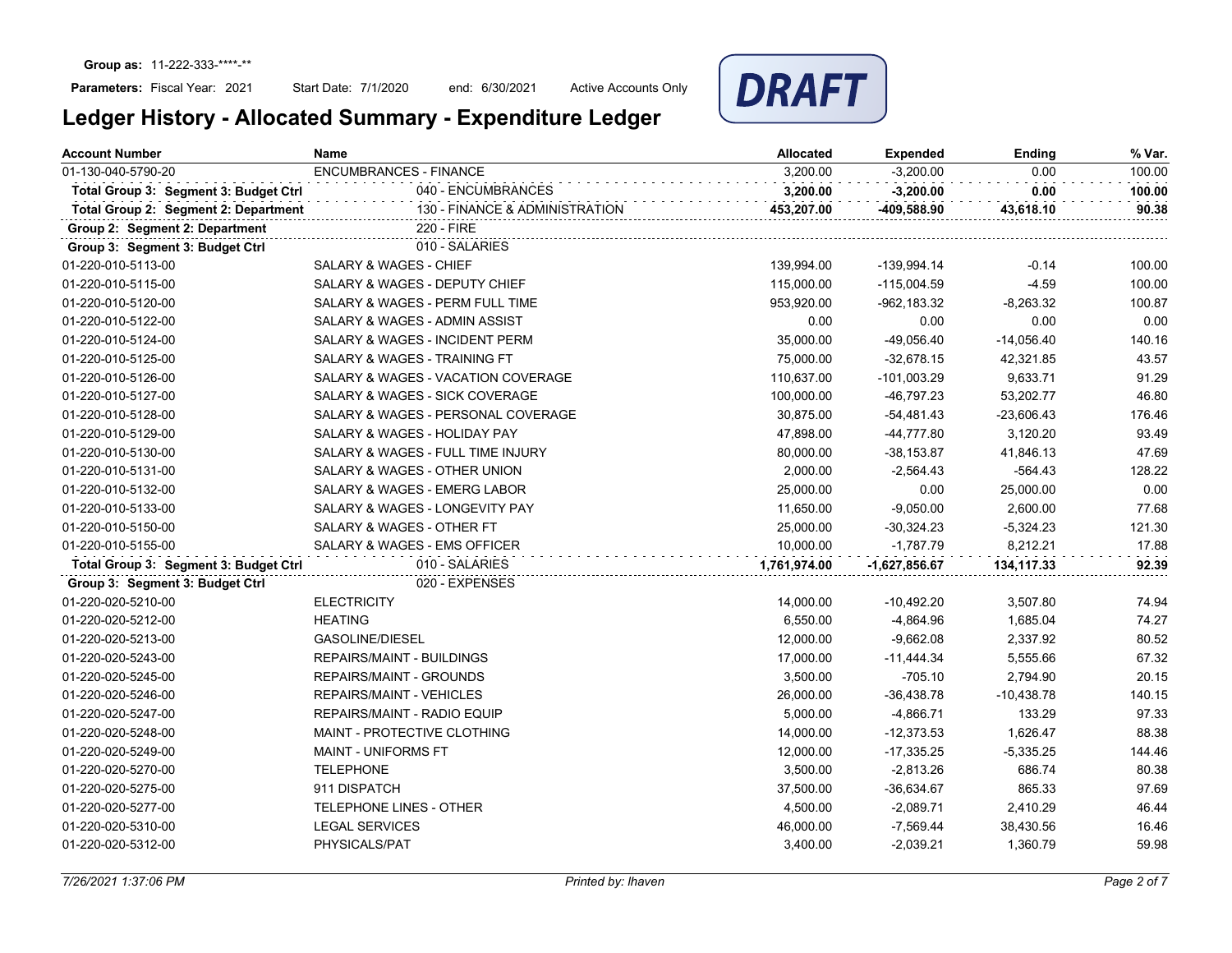Start Date: 7/1/2020 end: 6/30/2021 Active Accounts Only



| <b>Account Number</b>                 | Name                                       | <b>Allocated</b> | <b>Expended</b> | Ending      | % Var.  |
|---------------------------------------|--------------------------------------------|------------------|-----------------|-------------|---------|
| 01-220-020-5316-00                    | <b>CMED FEES</b>                           | 4,000.00         | $-2,312.70$     | 1,687.30    | 57.82   |
| 01-220-020-5324-00                    | AMBULANCE BILLING                          | 12,000.00        | $-7,767.30$     | 4,232.70    | 64.73   |
| 01-220-020-5343-00                    | <b>ADMINISTRATIVE EXPENSE</b>              | 18,000.00        | $-14,858.00$    | 3,142.00    | 82.54   |
| 01-220-020-5420-00                    | <b>OFFICE SUPPLIES</b>                     | 3,500.00         | $-1,135.16$     | 2,364.84    | 32.43   |
| 01-220-020-5423-00                    | <b>FIRE/RESCUE EQUIPMENT</b>               | 10,000.00        | $-4,570.25$     | 5,429.75    | 45.70   |
| 01-220-020-5424-00                    | <b>BUILDING SUPPLIES</b>                   | 8,000.00         | $-2,552.70$     | 5,447.30    | 31.91   |
| 01-220-020-5427-00                    | AMBULANCE SUPPLIES/EQUIPMENT               | 38,500.00        | $-32, 115.25$   | 6,384.75    | 83.42   |
| 01-220-020-5730-00                    | <b>DUES &amp; MEMBERSHIPS</b>              | 2,500.00         | $-800.00$       | 1,700.00    | 32.00   |
| 01-220-020-5740-00                    | <b>TRAINING &amp; EDUCATION</b>            | 22,000.00        | $-17,542.02$    | 4,457.98    | 79.74   |
| 01-220-020-5741-00                    | <b>FIRE PREVENTION EDUCATION</b>           | 1,200.00         | $-47.08$        | 1,152.92    | 3.92    |
| 01-220-020-5759-00                    | <b>INFORMATION TECHNOLOGIES</b>            | 23,000.00        | $-18,966.19$    | 4,033.81    | 82.46   |
| 01-220-020-5788-00                    | MISCELLANEOUS EXPENSE                      | 1,000.00         | 38.81           | 1,038.81    | $-3.88$ |
| Total Group 3: Segment 3: Budget Ctrl | 020 - EXPENSES                             | 348,650.00       | -261,957.08     | 86,692.92   | 75.13   |
| Group 3: Segment 3: Budget Ctrl       | 040 - ENCUMBRANCES                         |                  |                 |             |         |
| 01-220-040-5790-20                    | <b>ENCUMBRANCES - FIRE</b>                 | 20,534.49        | $-17,371.49$    | 3,163.00    | 84.60   |
| 01-220-040-5791-18                    | PRIOR YEAR EXPENSE                         | 761.01           | $-761.01$       | 0.00        | 100.00  |
| Total Group 3: Segment 3: Budget Ctrl | 040 - ENCUMBRANCES                         | 21,295.50        | $-18,132.50$    | 3,163.00    | 85.15   |
| Total Group 2: Segment 2: Department  | 220 - FIRE                                 | 2,131,919.50     | $-1,907,946.25$ | 223,973.25  | 89.49   |
| Group 2: Segment 2: Department        | 424 - STREET LIGHTING                      |                  |                 |             |         |
| Group 3: Segment 3: Budget Ctrl       | 020 - EXPENSES                             |                  |                 |             |         |
| 01-424-020-5210-00                    | STREET LIGHTS - ELECTRICITY                | 5,100.00         | $-4,365.43$     | 734.57      | 85.60   |
| 01-424-020-5240-00                    | <b>STREET LIGHTS - MAINT</b>               | 1,900.00         | $-434.46$       | 1,465.54    | 22.87   |
| Total Group 3: Segment 3: Budget Ctrl | 020 - EXPENSES                             | 7,000.00         | -4,799.89       | 2,200.11    | 68.57   |
| Total Group 2: Segment 2: Department  | 424 - STREET LIGHTING                      | 7,000.00         | -4,799.89       | 2,200.11    | 68.57   |
| Group 2: Segment 2: Department        | 450 - WATER                                |                  |                 |             |         |
| Group 3: Segment 3: Budget Ctrl       | 010 - SALARIES                             |                  |                 |             |         |
| 01-450-010-5114-00                    | <b>SALARY &amp; WAGES - SUPERINTENDENT</b> | 102,907.00       | -103,969.44     | $-1,062.44$ | 101.03  |
| 01-450-010-5120-00                    | SALARY & WAGES - SENIOR & JUNIOR OPERATORS | 190,550.00       | -176,103.04     | 14,446.96   | 92.42   |
| 01-450-010-5121-00                    | SALARY & WAGES - OFFICE MANAGER            | 59,740.00        | $-60,565.68$    | $-825.68$   | 101.38  |
| 01-450-010-5134-00                    | SALARY & WAGES - OT                        | 14,600.00        | $-12,877.38$    | 1,722.62    | 88.20   |
| 01-450-010-5140-00                    | SALARY & WAGES - ON-CALL                   | 11,700.00        | $-11,700.00$    | 0.00        | 100.00  |
| Total Group 3: Segment 3: Budget Ctrl | 010 - SALARIES                             | 379,497.00       | $-365,215.54$   | 14,281.46   | 96.24   |
| Group 3: Segment 3: Budget Ctrl       | 020 - EXPENSES                             |                  |                 |             |         |
| 01-450-020-5210-00                    | <b>ELECTRICITY</b>                         | 73,000.00        | -75,746.38      | $-2,746.38$ | 103.76  |
| 01-450-020-5212-00                    | <b>HEATING</b>                             | 2,700.00         | $-1,963.45$     | 736.55      | 72.72   |
| 01-450-020-5213-00                    | <b>GASOLINE/DIESEL</b>                     | 10,000.00        | $-7,986.18$     | 2,013.82    | 79.86   |
| 01-450-020-5214-00                    | <b>CHEMICALS</b>                           | 25,000.00        | $-26,026.27$    | $-1,026.27$ | 104.11  |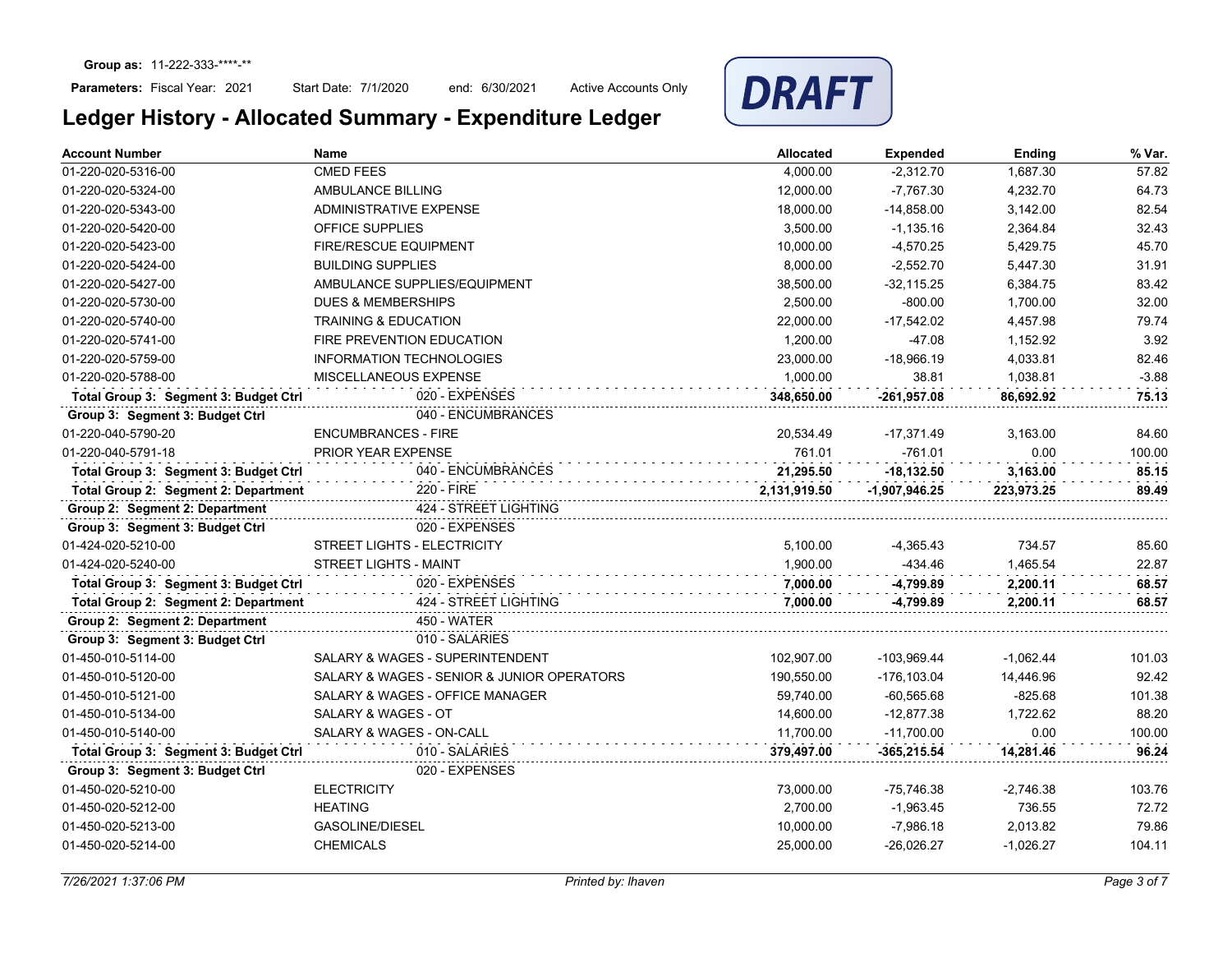Start Date: 7/1/2020 end: 6/30/2021 Active Accounts Only



| <b>Account Number</b>                 | Name                              | <b>Allocated</b> | <b>Expended</b> | Ending      | % Var. |
|---------------------------------------|-----------------------------------|------------------|-----------------|-------------|--------|
| 01-450-020-5241-00                    | <b>REPAIRS/MAINT - MAINS</b>      | 13,500.00        | $-10,962.22$    | 2,537.78    | 81.20  |
| 01-450-020-5242-00                    | REPAIRS/MAINT - STATIONS          | 42,000.00        | -48,075.35      | $-6,075.35$ | 114.47 |
| 01-450-020-5243-00                    | REPAIRS/MAINT - BUILDINGS         | 5,000.00         | $-2,378.18$     | 2,621.82    | 47.56  |
| 01-450-020-5244-00                    | <b>REPAIRS/MAINT - TESTING</b>    | 12,600.00        | $-8,321.86$     | 4,278.14    | 66.05  |
| 01-450-020-5245-00                    | <b>REPAIRS/MAINT - GROUNDS</b>    | 6,800.00         | $-5,058.26$     | 1,741.74    | 74.39  |
| 01-450-020-5246-00                    | <b>REPAIRS/MAINT - VEHICLES</b>   | 3,000.00         | $-2,350.13$     | 649.87      | 78.34  |
| 01-450-020-5249-00                    | <b>UNIFORMS</b>                   | 2,000.00         | $-1,963.82$     | 36.18       | 98.19  |
| 01-450-020-5270-00                    | <b>TELEPHONE</b>                  | 4,100.00         | $-4,577.06$     | $-477.06$   | 111.64 |
| 01-450-020-5276-00                    | <b>CONSUMPTION ASSESSMENT</b>     | 2,000.00         | $-1,963.23$     | 36.77       | 98.16  |
| 01-450-020-5311-00                    | <b>ENGINEERING/LEGAL</b>          | 50,000.00        | $-16, 198.56$   | 33.801.44   | 32.40  |
| 01-450-020-5340-00                    | <b>LEGAL ADVERTISEMENT</b>        | 5,000.00         | $-1,440.45$     | 3,559.55    | 28.81  |
| 01-450-020-5341-00                    | <b>POSTAGE</b>                    | 7,550.00         | $-6,570.15$     | 979.85      | 87.02  |
| 01-450-020-5342-00                    | <b>PRINTING</b>                   | 7,000.00         | $-8,502.33$     | $-1,502.33$ | 121.46 |
| 01-450-020-5420-00                    | OFFICE SUPPLIES                   | 1,000.00         | $-394.13$       | 605.87      | 39.41  |
| 01-450-020-5421-00                    | COMPUTER/COPY EXPENSE             | 8,300.00         | $-6,289.00$     | 2,011.00    | 75.77  |
| 01-450-020-5424-00                    | <b>BUILDING SUPPLIES</b>          | 500.00           | $-1,081.08$     | $-581.08$   | 216.22 |
| 01-450-020-5425-00                    | TOOLS/HARDWARE                    | 1,500.00         | $-4,339.40$     | $-2,839.40$ | 289.29 |
| 01-450-020-5450-00                    | <b>METER REPLACEMENT</b>          | 10,000.00        | $-10,626.56$    | $-626.56$   | 106.27 |
| 01-450-020-5730-00                    | <b>DUES &amp; LICENSES</b>        | 2,650.00         | $-1,625.53$     | 1,024.47    | 61.34  |
| 01-450-020-5740-00                    | <b>TRAINING &amp; EDUCATION</b>   | 4,000.00         | $-900.00$       | 3,100.00    | 22.50  |
| 01-450-020-5788-00                    | <b>MISCELLANEOUS EXPENSE</b>      | 1,500.00         | 0.00            | 1,500.00    | 0.00   |
| 01-450-020-5789-00                    | <b>SERVICE CONNECTIONS</b>        | 26,000.00        | $-26,000.00$    | 0.00        | 100.00 |
| Total Group 3: Segment 3: Budget Ctrl | 020 - EXPENSES                    | 326,700.00       | -281,339.58     | 45,360.42   | 86.12  |
| Group 3: Segment 3: Budget Ctrl       | 040 - ENCUMBRANCES                |                  |                 |             |        |
| 01-450-040-5790-20                    | <b>ENCUMBRANCES - WATER</b>       | 46,760.13        | -46,686.85      | 73.28       | 99.84  |
| Total Group 3: Segment 3: Budget Ctrl | 040 - ENCUMBRANCES                | 46,760.13        | -46,686.85      | 73.28       | 99.84  |
| Group 3: Segment 3: Budget Ctrl       | 090 - TRANSFERS                   |                  |                 |             |        |
| 01-450-090-5963-00                    | USDA MAINTENANCE RESERVE TRANSFER | 15,500.00        | $-15,500.00$    | 0.00        | 100.00 |
| Total Group 3: Segment 3: Budget Ctrl | 090 - TRANSFERS                   | 15.500.00        | $-15,500.00$    | 0.00        | 100.00 |
| Total Group 2: Segment 2: Department  | 450 - WATER                       | 768,457.13       | -708,741.97     | 59,715.16   | 92.23  |
| Group 2: Segment 2: Department        | 490 - FACILITIES MAINTENANCE      |                  |                 |             |        |
| Group 3: Segment 3: Budget Ctrl       | 010 - SALARIES                    |                  |                 |             |        |
| 01-490-010-5160-00                    | SALARY & WAGES - PART TIME        | 5.087.00         | $-504.18$       | 4,582.82    | 9.91   |
| Total Group 3: Segment 3: Budget Ctrl | 010 - SALARIES                    | 5,087.00         | $-504.18$       | 4,582.82    | 9.91   |
| Group 3: Segment 3: Budget Ctrl       | 020 - EXPENSES                    |                  |                 |             |        |
| 01-490-020-5210-00                    | <b>ELECTRICITY</b>                | 2,000.00         | $-1,582.40$     | 417.60      | 79.12  |
| 01-490-020-5211-00                    | <b>WATER</b>                      | 400.00           | $-308.90$       | 91.10       | 77.23  |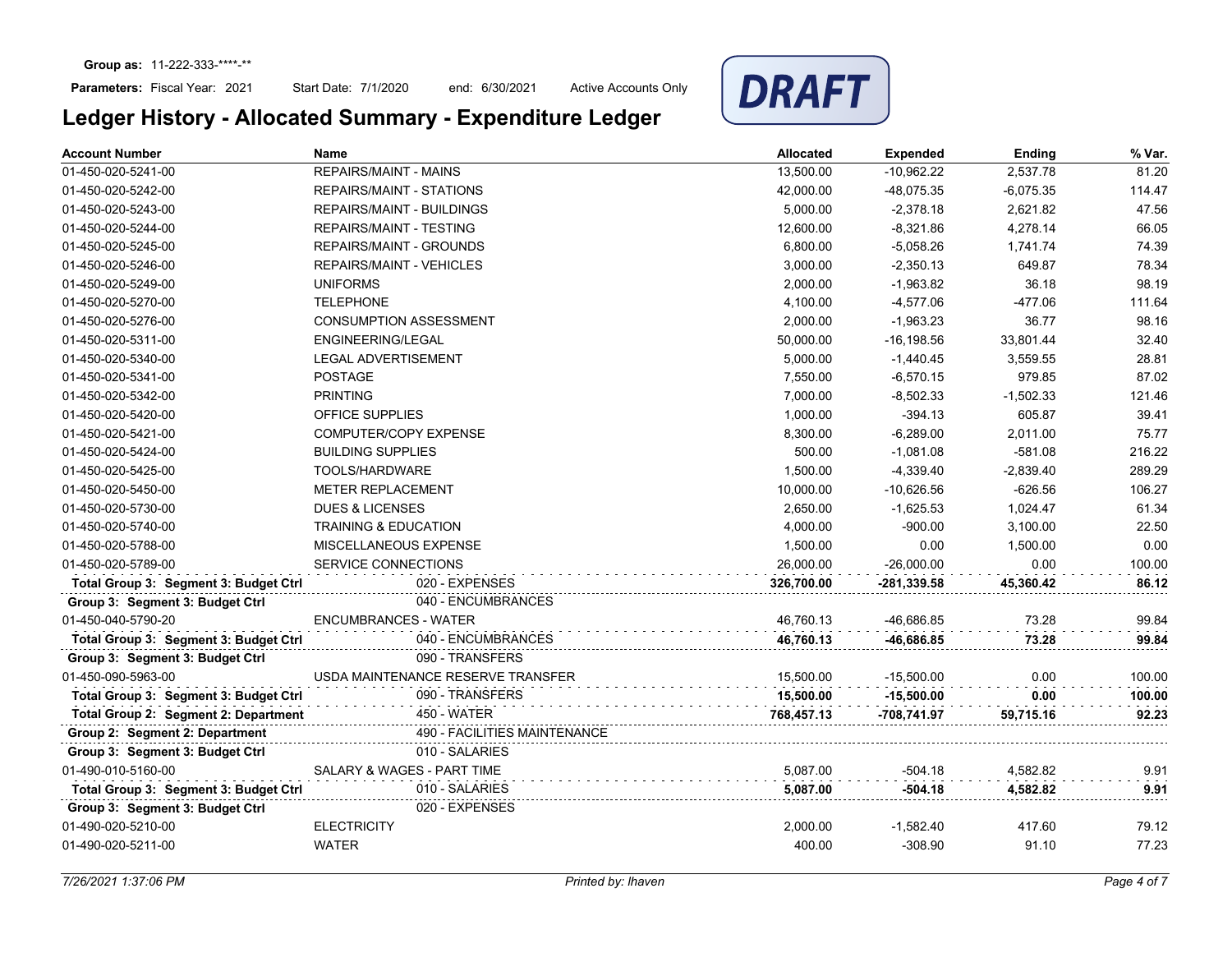Start Date: 7/1/2020 end: 6/30/2021 Active Accounts Only



| <b>Account Number</b>                 | <b>Name</b>                           | <b>Allocated</b> | <b>Expended</b> | Ending      | % Var. |
|---------------------------------------|---------------------------------------|------------------|-----------------|-------------|--------|
| 01-490-020-5212-00                    | <b>HEAT - OIL/GAS</b>                 | 2,400.00         | $-2,088.57$     | 311.43      | 87.02  |
| 01-490-020-5243-00                    | <b>REPAIRS/MAINT - BUILDINGS</b>      | 6,000.00         | $-1,187.40$     | 4,812.60    | 19.79  |
| 01-490-020-5245-00                    | <b>REPAIRS/MAINT - GROUNDS</b>        | 5,000.00         | $-5,512.00$     | $-512.00$   | 110.24 |
| 01-490-020-5251-00                    | <b>REPAIRS/MAINT - HVAC</b>           | 357.00           | -2,367.41       | -2,010.41   | 663.14 |
| 01-490-020-5270-00                    | <b>TELEPHONE</b>                      | 1,700.00         | $-1.621.79$     | 78.21       | 95.40  |
| 01-490-020-5273-00                    | <b>ALARM SERVICE</b>                  | 425.00           | $-680.00$       | $-255.00$   | 160.00 |
| 01-490-020-5424-00                    | <b>BUILDING SUPPLIES</b>              | 200.00           | $-31.32$        | 168.68      | 15.66  |
| 01-490-020-5426-00                    | <b>CUSTODIAL SUPPLIES</b>             | 300.00           | 0.00            | 300.00      | 0.00   |
| 01-490-020-5788-00                    | MISCELLANEOUS EXPENSE                 | 100.00           | 0.00            | 100.00      | 0.00   |
| Total Group 3: Segment 3: Budget Ctrl | 020 - EXPENSES                        | 18,882.00        | $-15,379.79$    | 3,502.21    | 81.45  |
| Total Group 2: Segment 2: Department  | 490 - FACILITIES MAINTENANCE          | 23.969.00        | $-15,883.97$    | 8.085.03    | 66.27  |
| Group 2: Segment 2: Department        | 610 - PUBLIC LIBRARY                  |                  |                 |             |        |
| Group 3: Segment 3: Budget Ctrl       | 020 - EXPENSES                        |                  |                 |             |        |
| 01-610-020-5766-00                    | <b>LIBRARY FUNDING</b>                | 23,265.00        | $-23,265.00$    | 0.00        | 100.00 |
| Total Group 3: Segment 3: Budget Ctrl | 020 - EXPENSES                        | 23,265.00        | $-23,265.00$    | 0.00        | 100.00 |
| Total Group 2: Segment 2: Department  | 610 - PUBLIC LIBRARY                  | 23,265.00        | $-23,265.00$    | 0.00        | 100.00 |
| Group 2: Segment 2: Department        | 710 - DEBT SERVICE                    |                  |                 |             |        |
| Group 3: Segment 3: Budget Ctrl       | 020 - EXPENSES                        |                  |                 |             |        |
| 01-710-020-5910-00                    | <b>LONG TERM DEBT - PRINCIPAL</b>     | 1,000,000.00     | $-100,000.00$   | 900.000.00  | 10.00  |
| 01-710-020-5911-00                    | LONG TERM DEBT-PRINCIPAL -USDA        | 52.632.00        | $-52,632.00$    | 0.00        | 100.00 |
| 01-710-020-5915-00                    | <b>LONG TERM DEBT - INTEREST</b>      | 39.750.00        | $-39.750.00$    | 0.00        | 100.00 |
| 01-710-020-5916-00                    | <b>LONG TERM DEBT-INTEREST - USDA</b> | 41,448.00        | $-41,447.34$    | 0.66        | 100.00 |
| 01-710-020-5920-00                    | SHORT-TERM DEBT - PRINCIPAL           | 970,000.00       | $-970,000.00$   | 0.00        | 100.00 |
| 01-710-020-5925-00                    | <b>SHORT TERM INTEREST - NOTES</b>    | 21,336.00        | $-19,292.22$    | 2,043.78    | 90.42  |
| 01-710-020-5926-00                    | SHORT TERM INTEREST - ABATEMENTS      | 50.00            | 0.00            | 50.00       | 0.00   |
| Total Group 3: Segment 3: Budget Ctrl | 020 - EXPENSES                        | 2,125,216.00     | $-1,223,121.56$ | 902,094.44  | 57.55  |
| Total Group 2: Segment 2: Department  | 710 - DEBT SERVICE                    | 2,125,216.00     | $-1,223,121.56$ | 902.094.44  | 57.55  |
| Group 2: Segment 2: Department        | 910 - EMPLOYEE BENEFITS               |                  |                 |             |        |
| Group 3: Segment 3: Budget Ctrl       | 020 - EXPENSES                        |                  |                 |             |        |
| 01-910-020-5753-00                    | <b>INSURANCE - HEALTH</b>             | 338,539.00       | -299,923.87     | 38,615.13   | 88.59  |
| 01-910-020-5754-00                    | <b>INSURANCE - LIFE</b>               | 500.00           | $-430.16$       | 69.84       | 86.03  |
| 01-910-020-5755-00                    | <b>INSURANCE - DENTAL</b>             | 19,500.00        | $-16,483.37$    | 3,016.63    | 84.53  |
| 01-910-020-5756-00                    | MEDICAL INSURANCE OPTION PAYMENT      | 41,020.00        | -43,897.50      | $-2,877.50$ | 107.01 |
| 01-910-020-5760-00                    | RETIREMENT ASSESSMENT                 | 332,441.00       | $-332,441.00$   | 0.00        | 100.00 |
| Total Group 3: Segment 3: Budget Ctrl | 020 - EXPENSES                        | 732,000.00       | -693,175.90     | 38,824.10   | 94.70  |
| Total Group 2: Segment 2: Department  | 910 - EMPLOYEE BENEFITS               | 732,000.00       | -693,175.90     | 38,824.10   | 94.70  |
| Group 2: Segment 2: Department        | 990 - District                        |                  |                 |             |        |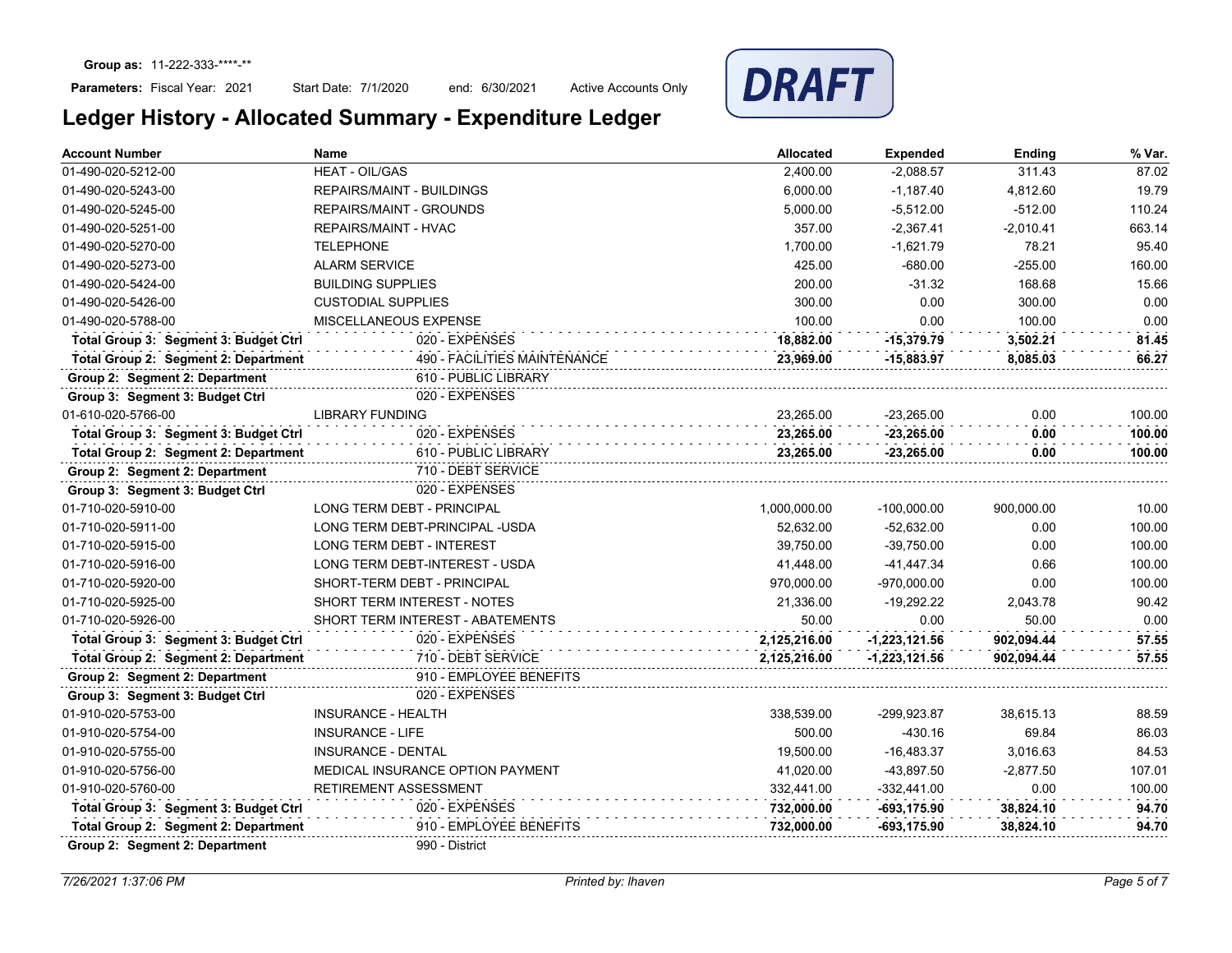Start Date: 7/1/2020 end: 6/30/2021 Active Accounts Only



| <b>Account Number</b>                 | <b>Name</b>                               | <b>Allocated</b> | <b>Expended</b> | Ending       | % Var. |
|---------------------------------------|-------------------------------------------|------------------|-----------------|--------------|--------|
| Group 3: Segment 3: Budget Ctrl       | 090 - TRANSFERS                           |                  |                 |              |        |
| 01-990-090-5962-00                    | <b>TRANSFER TO STABILIZATION FUND</b>     | 25.000.00        | $-25.000.00$    | 0.00         | 100.00 |
| 01-990-090-5965-00                    | <b>TRANSFER TO OPEB TRUST FUND</b>        | 239.000.00       | -239.000.00     | 0.00         | 100.00 |
| 01-990-090-5969-00                    | TRANSFER TO WATER DEPT STABILIZATION FUND | 39,620.00        | $-42,830.00$    | $-3,210.00$  | 108.10 |
| Total Group 3: Segment 3: Budget Ctrl | 090 - TRANSFERS                           | 303,620.00       | $-306,830.00$   | $-3,210.00$  | 101.06 |
| Total Group 2: Segment 2: Department  | 990 - District                            | 303,620.00       | $-306,830.00$   | $-3,210.00$  | 101.06 |
| Total Group 1: Segment 1: Fund        | Code: 01 - GENERAL FUND                   | 6,618,153.63     | $-5,293,353.44$ | 1,324,800.19 | 79.98  |
| Group 1: Segment 1: Fund              | Code: 20 - SPECIAL REVENUE FUNDS          |                  |                 |              |        |
| Group 2: Segment 2: Department        | 220 - FIRE                                |                  |                 |              |        |
| Group 3: Segment 3: Budget Ctrl       | 820 - GIFTS - FIRE                        |                  |                 |              |        |
| 20-220-820-5764-20                    | SAFE GRANT                                | 0.00             | $-303.00$       | $-303.00$    | 0.00   |
| 20-220-820-5764-21                    | <b>SAFE GRANT</b>                         | 303.00           | 0.00            | 303.00       | 0.00   |
| Total Group 3: Segment 3: Budget Ctrl | 820 - GIFTS - FIRE                        | 303.00           | $-303.00$       | 0.00         | 100.00 |
| Total Group 2: Segment 2: Department  | 220 - FIRE                                | 303.00           | $-303.00$       | 0.00         | 100.00 |
| Group 2: Segment 2: Department        | 450 - WATER                               |                  |                 |              |        |
| Group 3: Segment 3: Budget Ctrl       | 020 - EXPENSES                            |                  |                 |              |        |
| 20-450-020-5852-21                    | WATER DEPT VEHICLE                        | 35,000.00        | $-27,569.50$    | 7,430.50     | 78.77  |
| Total Group 3: Segment 3: Budget Ctrl | 020 - EXPENSES                            | 35,000.00        | $-27,569.50$    | 7,430.50     | 78.77  |
| Total Group 2: Segment 2: Department  | 450 - WATER                               | 35,000.00        | $-27,569.50$    | 7,430.50     | 78.77  |
| Total Group 1: Segment 1: Fund        | Code: 20 - SPECIAL REVENUE FUNDS          | 35,303.00        | $-27,872.50$    | 7,430.50     | 78.95  |
| Group 1: Segment 1: Fund              | Code: 30 - CAPITAL PROJECTS FUND          |                  |                 |              |        |
| Group 2: Segment 2: Department        | 220 - FIRE                                |                  |                 |              |        |
| Group 3: Segment 3: Budget Ctrl       | 020 - EXPENSES                            |                  |                 |              |        |
| 30-220-020-5826-19                    | REPLACE FIRE DEPT ROOF                    | $-9,912.00$      | 0.00            | $-9,912.00$  | 0.00   |
| 30-220-020-5852-19                    | <b>FIRE TRUCK</b>                         | 3,513.00         | 0.00            | 3,513.00     | 0.00   |
| 30-220-020-5852-21                    | FIRE CHIEF VEHICLE                        | 45,000.00        | $-45,000.00$    | 0.00         | 100.00 |
| 30-220-020-5860-17                    | REHAB ENGINE NO 263                       | $-10,888.00$     | 0.00            | $-10,888.00$ | 0.00   |
| Total Group 3: Segment 3: Budget Ctrl | 020 - EXPENSES                            | 27,713.00        | -45,000.00      | $-17,287.00$ | 162.38 |
| Group 3: Segment 3: Budget Ctrl       | 203 - FIRE REHAB                          |                  |                 |              |        |
| 30-220-203-5831-20                    | <b>FIRE STATION REPAIRS</b>               | 100,000.00       | -44,305.30      | 55,694.70    | 44.31  |
| 30-220-203-5862-19                    | REPAVE FIRE DEPT PARKING LOT              | 14,925.00        | 0.00            | 14,925.00    | 0.00   |
| Total Group 3: Segment 3: Budget Ctrl | 203 - FIRE REHAB                          | 114,925.00       | $-44,305.30$    | 70,619.70    | 38.55  |
| Total Group 2: Segment 2: Department  | 220 - FIRE                                | 142,638.00       | -89,305.30      | 53,332.70    | 62.61  |
| Group 2: Segment 2: Department        | 450 - WATER                               |                  |                 |              |        |
| Group 3: Segment 3: Budget Ctrl       | 020 - EXPENSES                            |                  |                 |              |        |
| 30-450-020-5852-19                    | <b>WATER TRUCK</b>                        | 6,163.90         | 0.00            | 6,163.90     | 0.00   |
| 30-450-020-5852-20                    | <b>WATER DEPT VEHICLE</b>                 | 0.00             | 0.00            | 0.00         | 0.00   |